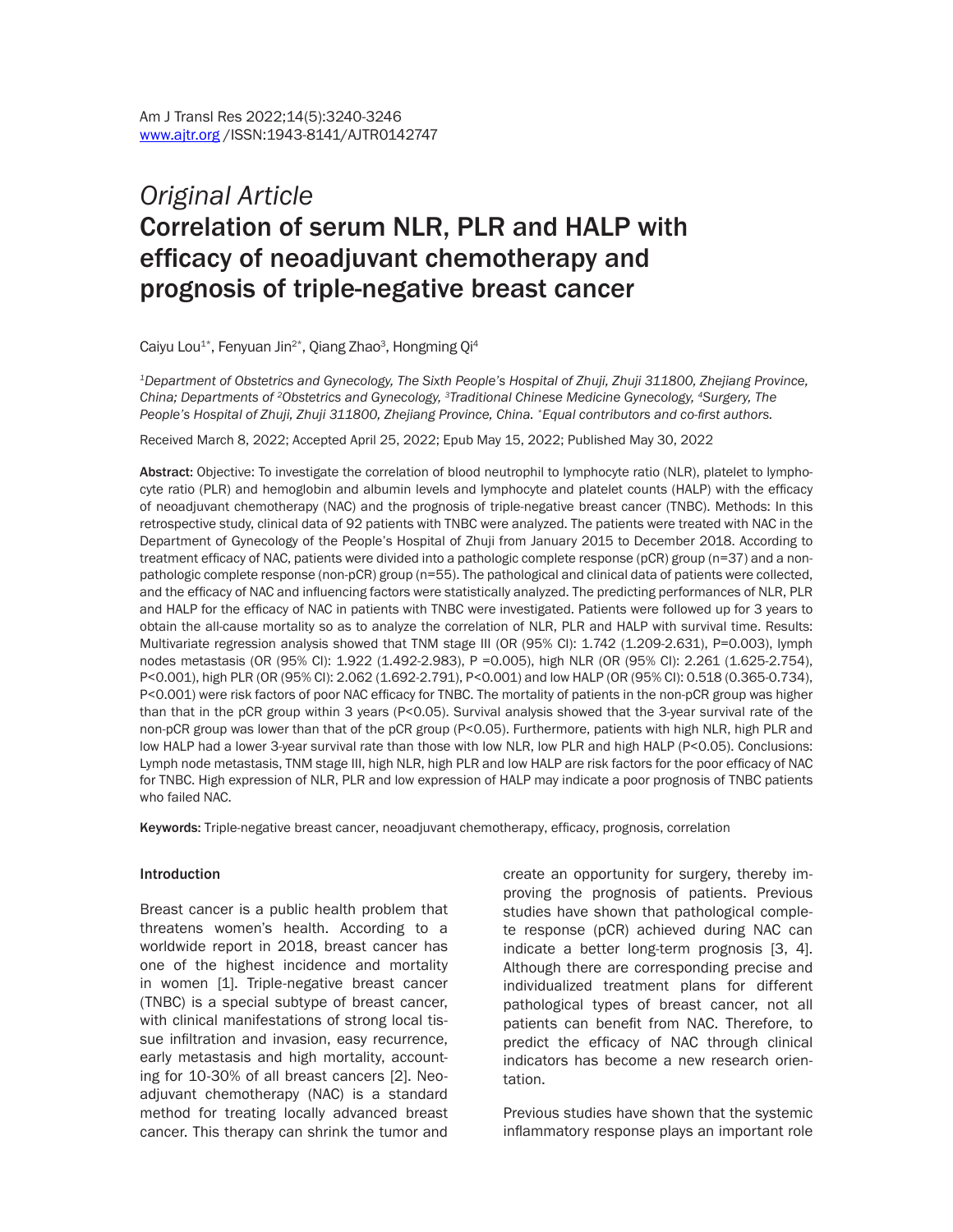in the occurrence and development of tumors, and have pointed out that peripheral blood inflammatory markers have certain value in cancer treatment and prognosis prediction [5, 6]. Blood neutrophil to lymphocyte ratio (NLR), platelet to lymphocyte ratio (PLR) and hemoglobin and albumin levels and lymphocyte and platelet counts (HALP) are indicators of systemic inflammation. Previous studies have shown certain correlations of systemic inflammation indicators with the occurrence, development and prognosis of tumors [7, 8]. However, controversies still exist in the correlation of systemic inflammatory indicators with the treatment efficacy and prognosis in patients with breast cancer [9, 10], and there are limited reports on the correlation of those indicators with the treatment efficacy and prognosis in TNBC patients after NAC. Based on this, we investigated the correlation of the pre-NAC systemic inflammatory indicators (NLR, PLR and HALP) with the efficacy of NAC and the long-term prognosis of TNBC.

## Materials and methods

## *General data*

A retrospective study was conducted in 92 patients with TNBC treated with NAC in the Department of Gynecology of the People's Hospital of Zhuji from January 2015 to December 2018. The patients were 29-67 years old, with an average age of  $52.3\pm8.9$  years old. This study was approved by the Ethical Committee of The People's Hospital of Zhuji.

# *Inclusion & exclusion criteria*

Inclusion criteria: (1) Patients with pathologically confirmed TNBC [11]. Patients with at least one measurable tumor lesion with TNM stage II-III; (2) patients with an age over 18 years old; (3) patients with no indication for surgery; (4) patients who received NAC; (5) patients with no acute or chronic inflammation, hematological and autoimmune diseases before NAC; (6) patients who had their systemic inflammatory indicators collected before radiotherapy and chemotherapy; (7) patients with complete clinical data including NLR, PLR and HALP; (8) patients who completed the 3-year follow-up.

Exclusion criteria: (1) patients without an evaluable clinical result regarding the treatment; (2) patients with other malignant tumors; (3) patients with severe heart, brain or kidney diseases; (4) patients who could not tolerate NAC or received non-standard NAC; (5) patients with metastatic tumors.

# *Methods*

The data related to NLR, PLR and HALP of the patients were collected before NAC (with paclitaxel liposome (H20030357, dosage: 175 mg/ m2, Nanjing Luye Pharmaceutical Co., Ltd.) and carboplatin (H20020180, dosage: 0.3-0.4 g/ m2, Shandong Qilu Pharmaceutical Co., Ltd.) as the main treatment drugs). The therapy was performed weekly with 4 weeks as one course of treatment.

According to the response evaluation criteria in solid tumors and the results of color Doppler ultrasound before and after NAC, the efficacy was divided into complete remission (CR), partial remission (PR), stable disease (SD) and progressive disease (PD) [12]. The patients were then divided into a pCR group (CR+PR) and a non-pCR group (SD+PD) based on the treatment efficacy.

All included patients completed a 3-year telephone or outpatient follow-up until December 2021. The overall survival (OS) of the patients was recorded as the time from surgery to death or the end of the follow-up.

#### *Outcome measures*

The NLR, PLR and HALP were calculated and compared between the two groups.  $NLR = neu$ trophil/lymphocyte, PLR = platelet/lymphocyte, HALP = hemoglobin  $(g/L)$  \* albumin  $(g/L)$  \* lymphocyte  $//L$   $*$  platelet  $//L$ . NLR and PLR were used to evaluate the systemic inflammation, and HALP was used to evaluate the nutritional status in patients.

The predicting performances of NLR, PLR and HALP for the efficacy of NAC in patients with TNBC were investigated.

The OS of the included patients was observed through a 3-year follow-up.

The correlation of NLR, PLR and HALP with the survival time was evaluated in patients with TNBC.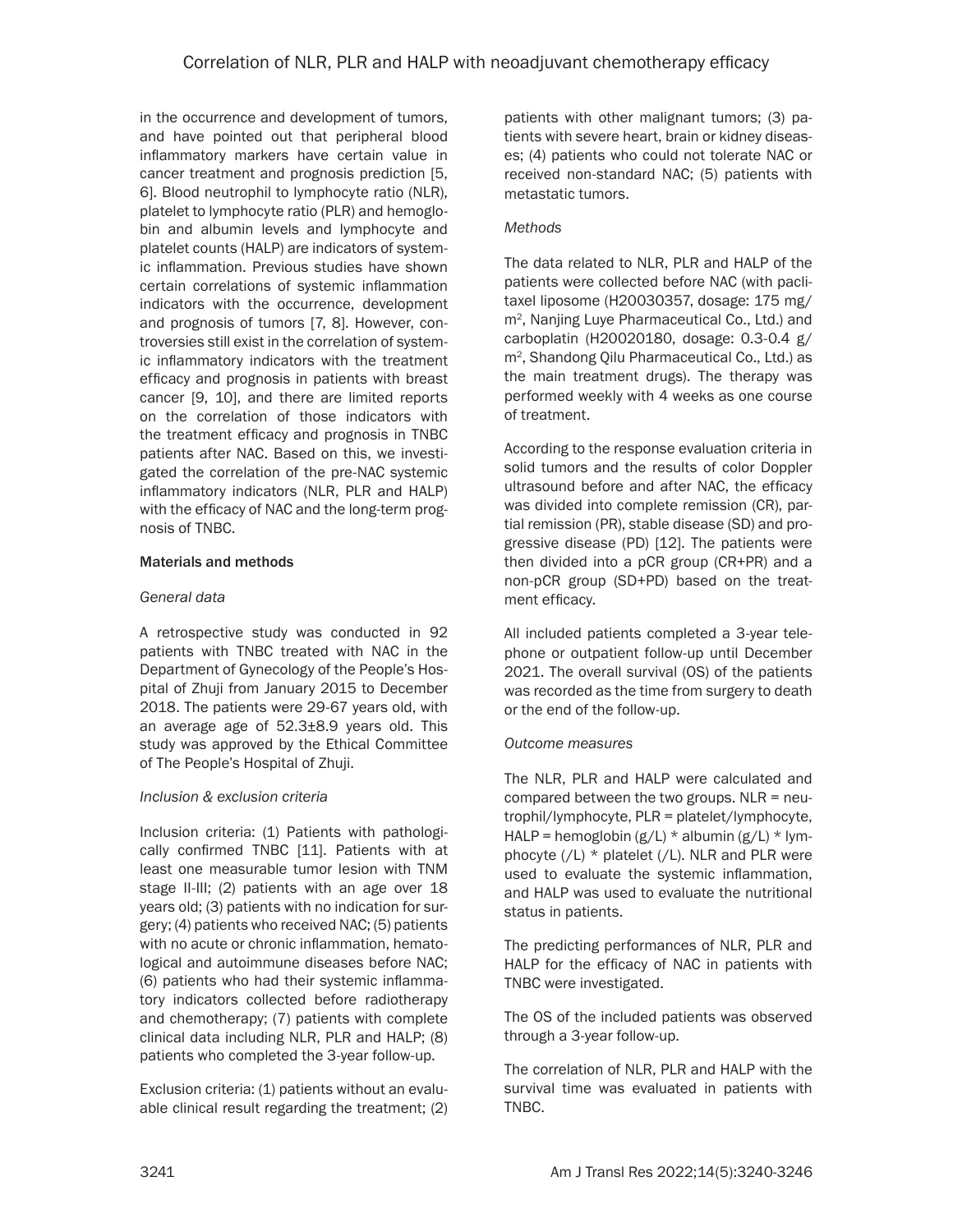| Item                      | $pCR$ group ( $n=37$ ) | non-pCR group (n=55) | $\chi^2/t/Z$ | P       |
|---------------------------|------------------------|----------------------|--------------|---------|
| Age (years old)           |                        |                      |              |         |
| $\geq 50$                 | 25 (67.57)             | 35 (63.64)           | 0.151        | 0.698   |
| $50$                      | 12 (32.43)             | 20 (36.36)           |              |         |
| Menopause (n)             | 15 (40.54)             | 22 (40.00)           | 0.003        | 0.959   |
| BMI ( $kg/m2$ )           | $22.53 \pm 2.54$       | $23.29 \pm 2.78$     | 1.330        | 0.187   |
| TNM stage                 |                        |                      |              |         |
| Stage II                  | 20 (54.05)             | 12 (21.82)           | 10.133       | 0.001   |
| Stage III                 | 17 (45.95)             | 43 (78.18)           |              |         |
| Lymph node metastasis (n) | 12 (32.43)             | 37 (67.27)           | 10.786       | 0.001   |
| Tumor diameter (cm)       | $3.2 \pm 0.6$          | $4.0{\pm}0.6$        | 6.271        | < 0.001 |
| <b>NLR</b>                | $2.43 \pm 0.58$        | $3.49 \pm 0.76$      | 7.183        | < 0.001 |
| <b>PLR</b>                | $115.11 \pm 22.82$     | 159.03±30.62         | 7.878        | < 0.001 |
| HALP (points)             | 37.92±13.92            | $18.33 \pm 4.92$     | 8.221        | < 0.001 |

**Table 1.** Comparison of general data between the two groups ( $\overline{x}$  ± sd, n (%))

Note:  $\chi^2$  is the statistical value of Chi-square test; t is the statistical value of t test; Z is the statistical value of rank sum test. BMI: body mass index; pCR: pathologic complete response; NLR: neutrophil to lymphocyte ratio, PLR: platelet to lymphocyte ratio, HALP: hemoglobin and albumin levels and lymphocyte and platelet counts.

#### *Statistical analyses*

SPSS 22.0 statistical software was used to analyze the data. Continuous variables with a normal distribution were expressed as mean ±  $\frac{1}{2}$  standard deviation ( $\overline{x}$   $\pm$  sd), and processed by independent sample t test, denoted as t. Those did not meet a normal distribution were presented by median (lower quartile, upper quartile), and compared using the Mann-Whitney U test between the two groups. The enumeration data were subjected to Pearson's chi-square test, and the variables with differences between groups (P<0.05) were included in a binary logistic regression to further analyze the influencing factors for NAC efficacy in patients with TNBC. The predicting performances of NLR, PLR and HALP for the efficacy of NAC in patients with TNBC was analyzed by receiver operating characteristic (ROC) curve. An area of 0.5-0.7 indicated a low predicting value, 0.7-0.9 indicated a medium predicting value, and over 0.9 indicated a high predicting value. Kaplan-Meier method and log-rank test were used for survival analysis. A difference of P<0.05 was considered statistically significant.

#### Results

#### *General data*

Among the included patients, 37 of them benefited from NAC and belonged to the pCR group, and the other 55 did not benefit from NAC and belonged to the non-pCR group. Comparison of general data showed that the pCR group showed less cases with TNM stage III and lymph node metastasis, smaller tumor diameter, lower NLR and PLR, and higher HALP as compared with those in the non-pCR group (all P<0.01). See Table 1.

#### *Logistic regression analysis of influencing factors for NAC efficacy in patients with TNBC*

Taking  $pCR$  as the dependent variable  $(1=yes,$ 0= no), the indicators with differences in univariate analysis were subjected to multivariate binary logistic regression. It was found that TNM stage III (OR (95% CI): 1.742 (1.209- 2.631), P=0.003), lymph node metastasis (OR (95% CI): 1.922 (1.492-2.983), P=0.005), high NLR (OR (95% CI): 2.261 (1.625-2.754), P< 0.001), high PLR (OR (95% CI): 2.062 (1.692- 2.791), P<0.001) and low HALP (OR (95% CI): 0.518 (0.365-0.734), P<0.001) were factors related to NAC efficacy. See Table 2.

#### *Predicting performances of NLR, PLR and HALP for the efficacy of NAC in patients with TNBC*

The area under the curve for NLR in predicting the efficacy of NAC was 0.837, and when the NLR was at the cut-off value of 3.16, its Youden index was 0.745, with a specificity of 0.946 and a sensitivity of 0.745. The area under the curve for PLR was 0.845, and when the PLR was at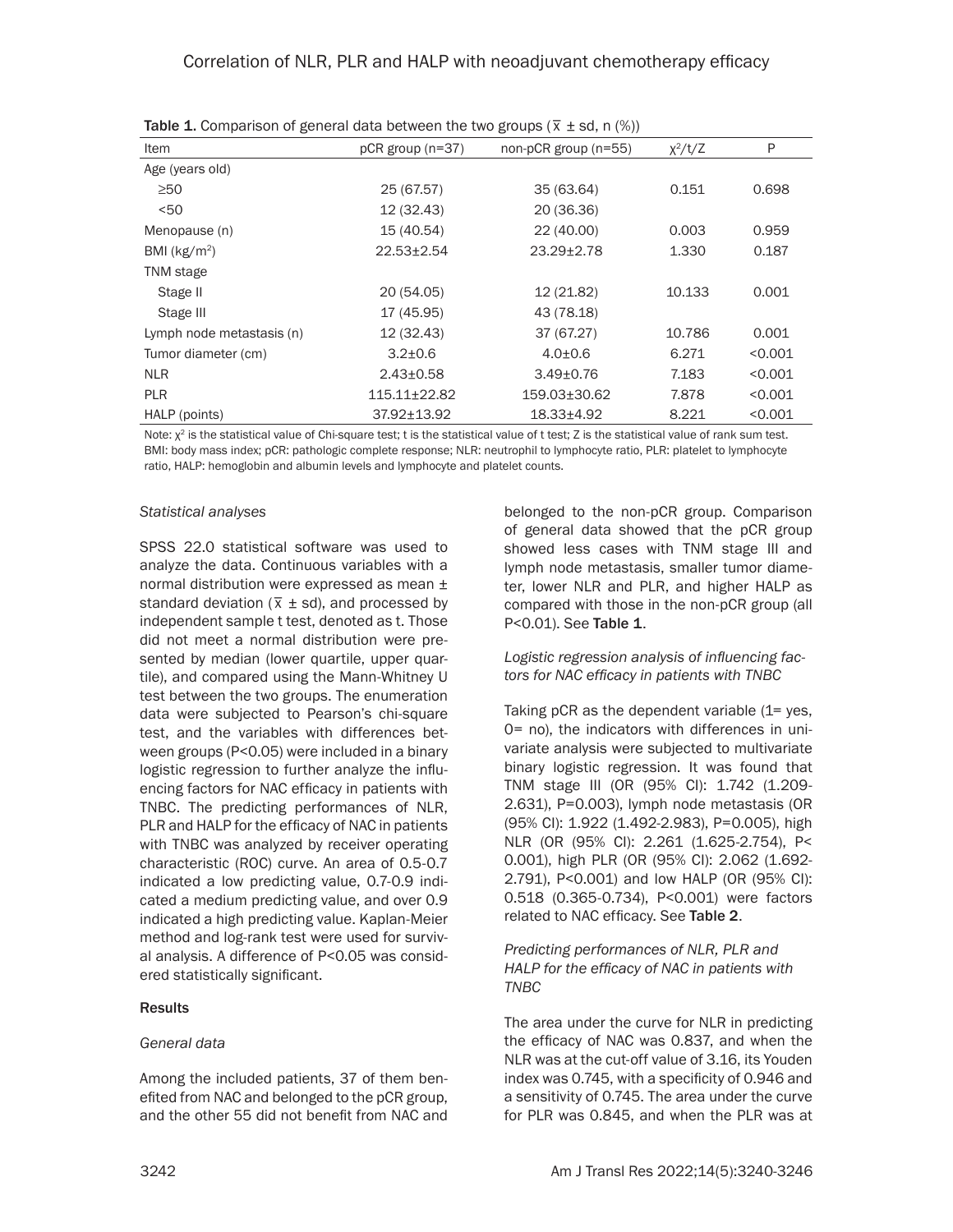| Variable              | OR value (95% CI)              | P       |  |  |  |  |
|-----------------------|--------------------------------|---------|--|--|--|--|
| Constant              |                                | < 0.001 |  |  |  |  |
| TNM stage III         | 1.742 (1.209-2.631)            | 0.003   |  |  |  |  |
| Lymph node metastasis | 1.922 (1.492-2.983) 0.005      |         |  |  |  |  |
| Tumor diameter (cm)   | 1.062 (0.585-1.582) 0.072      |         |  |  |  |  |
| <b>NLR</b>            | 2.261 (1.625-2.754) < 0.001    |         |  |  |  |  |
| <b>PLR</b>            | 2.062 (1.692-2.791) < 0.001    |         |  |  |  |  |
| <b>HALP</b>           | $0.518(0.365 - 0.734)$ < 0.001 |         |  |  |  |  |

Table 2. Logistic regression analysis of factors related to NAC efficacy in patients with TNBC

Note: TNM stage III = 1, stage II = 0; lymph node metastasis = 1, negative lymph node metastasis =0; For numerical indicators, the median of the corresponding indicator of all patients was set as the division. Tumor diameter ≥3.6 cm =1, tumor diameter <3.6 cm =0; NLR ≥3.06 =1, NLR <3.06 =0; PLR ≥141.36 =1, PLR <141.36 =0; HALP ≤26.21 =1, HALP >26.21 =0. NLR: neutrophil to lymphocyte ratio, PLR: platelet to lymphocyte ratio, HALP: hemoglobin and albumin levels and lymphocyte and platelet counts; NAC: neoadjuvant chemotherapy; TNBC: triple-negative breast cancer.



Figure 1. Diagnostic value of NLR, PLR and HALP in the efficacy of NAC for TNBC. NLR: neutrophil to lymphocyte ratio; PLR: platelet to lymphocyte ratio; HALP: hemoglobin and albumin levels and lymphocyte and platelet counts; NAC: neoadjuvant chemotherapy; TNBC: triple-negative breast cancer.

the cut-off value of 129.52, its Youden index was 0.674, with a specificity of 0.782 and a sensitivity of 0.892. The area under the curve for HALP was 0.847, and when the HALP was at the cut-off value of 24.14, its Youden index was 0.745, with a specificity of 0.982 and a sensitivity of 0.811. See Figure 1.

## *Comparison of 3-year mortality rate between two groups*

Among the 37 patients in the pCR group, 16 patients died within 3 years, with a mortality of 43.24%, while 39 out of the 55 patients in the non-pCR group died within 3 years, with a mortality of 70.91%, showing a statistically significant difference ( $\chi^2$ =7.042, P=0.008). The mean overall survival time in the non-pCR group was 29.5 months, which was lower than 40.3 months in the pCR group ( $\chi^2$ =6.687, P=0.001). See Table 3 and Figure 2.

#### *Correlation of NLR, PLR and HALP with prognosis of TNBC*

According to the predicating cut-off value (3.16) of NLR, 41 patients were included in the high NLR group and 51 in the low NLR group. Survival analysis showed that the survival rate of the high NLR group was lower than that of the low NLR group, with a statistical difference  $(x^2=15.441, P<0.001)$ . According to the PLR predicating cut-off value (129.52) of PLR, 46 patients were included in the high PLR group and 46 in the low PLR group. The survival analysis showed that the survival rate of the high PLR group was lower than that of the low PLR group, with a statistical difference  $(x^2=5.337,$ P=0.021). According to the predicating cut-off value (24.14) of HALP, 67 patients were included in the high HALP group and 25 in the low HALP group. The survival analysis showed that the survival rate of the low HALP group was lower than that of the high HALP group, with a statistical difference  $(\chi^2=31.002, P<0.001)$ . See Figure 3.

#### **Discussion**

In this study, patients with TNBC were included to explore the predicting factors of the efficacy of NAC. The regression analysis showed that lymph node metastasis, TNM stage, NLR, PLR and HALP were influencing factors of NAC efficacy. Lymph node metastasis and TNM stage III as risk factors suggested that NAC was insensitive to tumors with strong proliferation and invasion ability, which is consistent with previous results [13]. NLR, PLR and HALP are all systemic inflammatory factors, which play an important role in the occurrence and development of tumors, including breast carcinoma. Previous study on breast cancer cells and animal experiments confirmed that inflammatory factors played an important role in breast cancer cell proliferation, invasion and metastasis [14]. Another study showed that the massive release of inflammatory factors in the circulatory system had an adverse effect on the prog-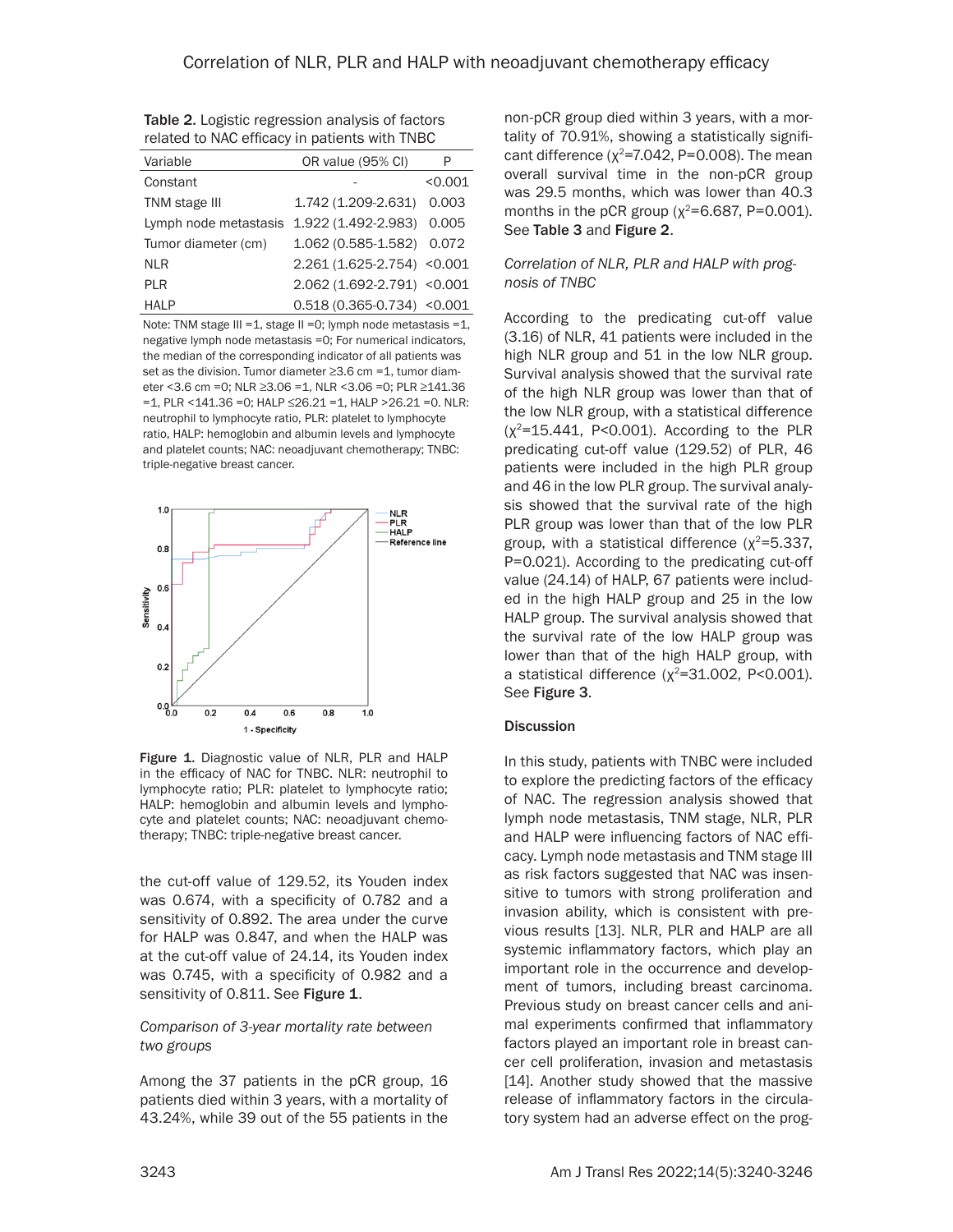| Group                  | Death within 1 year | Death within 2 years | Death within 3 years |  |
|------------------------|---------------------|----------------------|----------------------|--|
| $pCR$ group (n=37)     | 6(16.22)            | 10 (27.03)           | 16 (43.24)           |  |
| non-pCR group $(n=55)$ | 13 (23.64)          | 25 (45.45)           | 39 (70.91)           |  |
| $X^2$                  | 0.743               | 3.187                | 7.042                |  |
| D                      | 0.389               | 0.074                | 0.008                |  |

Table 3. Comparison of death rate within 3 years between the two groups (n (%))

Note:  $\chi^2$  is the statistical value of Chi-square test.



Figure 2. The 3-year survival curve of the two groups. OS: overall survival.

nosis of breast cancer [15]. It is shown that systemic inflammatory factors are closely related to the tumor microenvironment [16]. Systemic inflammatory factors increased the invasion and proliferation of cancer cells, thereby promoting tumor growth and stage progression. This study showed that lymph node metastasis and TNM stage III may be related to the high inflammatory state of patients.

We further analyzed the correlation of NLR, PLR and HALP with the efficacy of NAC. The results showed that the optimal cut-off value was 3.16 for NLR, 129.52 for PLR and 24.14 for HALP. At present, peripheral blood inflammatory factors have been shown to be related to chemotherapy efficacy and prognosis in different tumor studies [17, 18]. However, the prediction value of peripheral blood inflammatory factors on chemotherapy efficacy and survival rate is still in an exploratory stage, and there is no widelyrecognized cut-off value yet.

The prognosis of tumors is a clinical concern. It is shown in clinical practice that the treatment efficacy greatly impacts the prognosis. As an important treatment for TNBC, NAC can improve the surgical resection rate and is of great significance in improving the prognosis [19]. This study showed that patients with better efficacy after NAC had higher 3-year survival rate.

Correlation analysis of NLR, PLR and HALP with prognosis showed that patients with high NLR, high PLR and low HALP had a lower 3-year survival rate than those with low NLR, low PLR and high HALP. A previous study involving 8563 patients showed that the overall survival was significantly decreased when the NLR was greater than a cut-off value of 3.0 [20]. A metaanalysis used NLR as a risk predictor for breast cancer [21]. Another study showed that the NLR and PLR before NAC were correlated with chemotherapy efficacy and prognosis [22]. Study also showed that patients with lower PLR before NAC had a higher pCR rate [23]. HALP is a comprehensive index that can reflect the nutritional, immune and inflammatory status of the body. Study showed that in patients with small cell lung cancer receiving first-line chemotherapy, a HALP score >25.8 before treatment is an independent risk factor for progression-free survival [24]. A study in patients with prostate cancer showed that pre-treatment HALP >32.4 were significantly associated with prolonged progression-free survival [25]. In patients with esophageal cancer treated with chemotherapy, a significant prolongation of progression-free survival was also observed when HALP >48.34 [26]. Currently, there is no report on the correlation between HALP and prognosis in patients with breast cancer.

The ROC and survival analyses of this study showed that patients with high inflammatory response had worse chemotherapeutic efficacy and prognosis. Tumor cell-associated neutrophils, which are mainly derived from peripheral blood, are considered to be key mediators of tumor progression. They can promote tumor growth, stimulate angiogenesis, cause genetic instability and enhance tumor invasiveness [27]. Tumor-associated macrophages are mainly derived from circulating monocyte precur-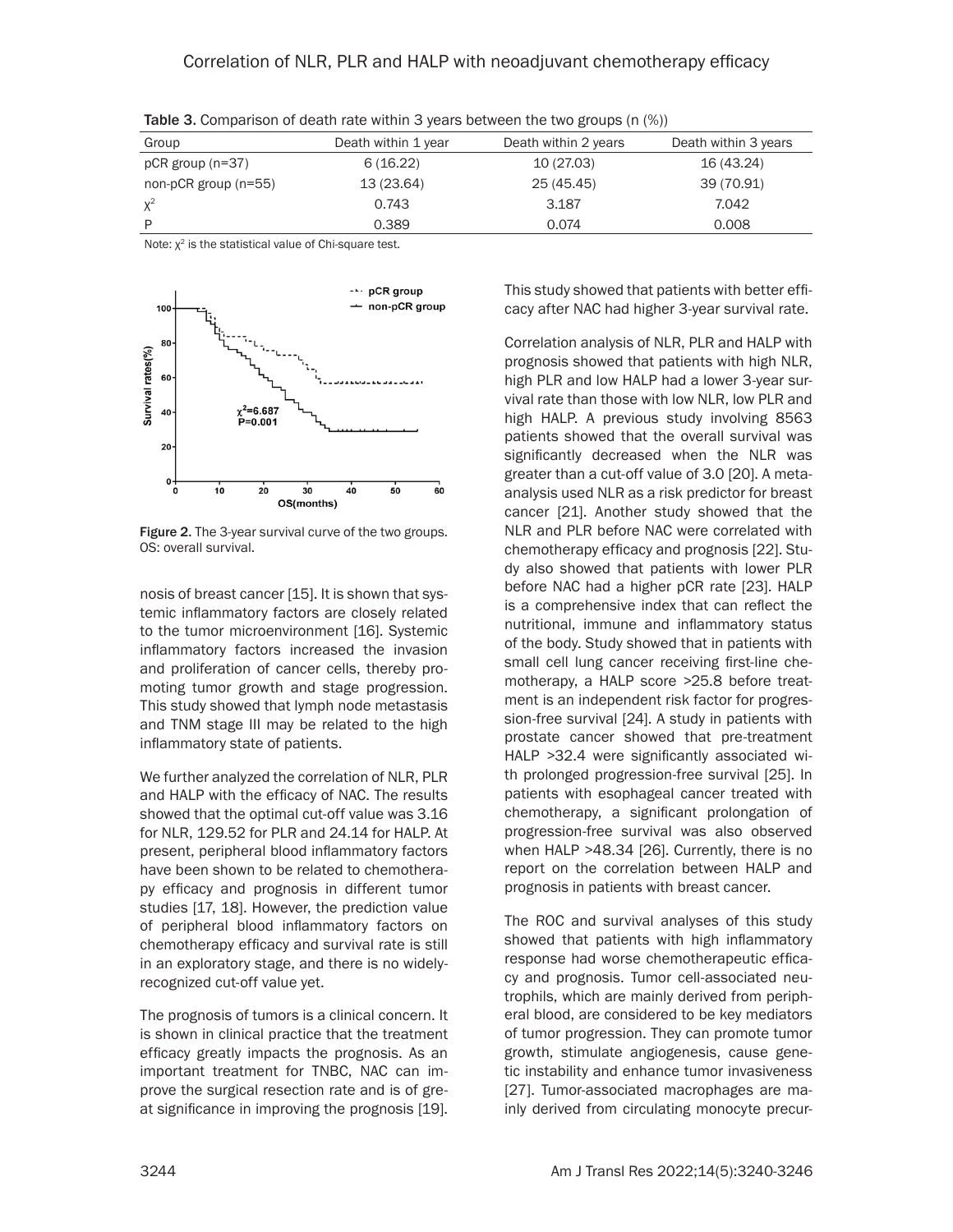

Figure 3. Correlation of NLR, PLR and HALP with prognosis of TNBC. A: Survival curves of patients with different NLR; B: Survival curves of patients with different PLR; C: Survival curves of patients with different HALP. OS: overall survival; NLR: neutrophil to lymphocyte ratio, PLR: platelet to lymphocyte ratio, HALP: hemoglobin and albumin levels and lymphocyte and platelet counts; TNBC: triple-negative breast cancer.

sors and play a key role in the tumor microenvironment. They can produce pro-angiogenic factors, growth factors and proteases, promote extracellular matrix degradation and tumor cells proliferation, induce angiogenesis, and are beneficial to invasion and metastasis [7]. In the process of tumor progression, platelets mainly promote angiogenesis through adhering on tumor blood vessels and release granules containing angiogenesis-stimulating factors such as platelet-derived endothelial cell growth factor [28]. Lymphocytes play an important role in the immune regulation of host cells. They help to destroy residual malignant tumor cells and related micrometastases in host cells. In the local tumor inflammatory environment, more neutrophil and platelet infiltration and less lymphocyte infiltration can be observed [29].

Limitations and prospects: The sample size can be expanded to further observe the correlation of NLR, PLR and HALP with the efficacy of NAC and the prognosis of TNBC. Further studies could also explore the mechanisms and influencing factors that lead to the changes of NLR, PLR and HALP in patients with TNBC.

In conclusion, lymph node metastasis, TNM stage III, NLR ( $\geq$ 3.16), PLR ( $\geq$ 129.52) and HALP (≤24.14) are the risk factors for the poor efficacy of NAC in patients with TNBC. High NLR, high PLR and low HALP suggest a poor prognosis in patients who did not benefit from NAC.

#### Disclosure of conflict of interest

None.

Address correspondence to: Hongming Qi, Department of Surgery, The People's Hospital of Zhuji, No.

9 Jianmin Road, Taozhu Subdistrict, Zhuji 311800, Zhejiang Province, China. Tel: +86-13587373953; E-mail: qhm12345678910@126.com

#### References

- [1] Bray F, Ferlay J, Soerjomataram I, Siegel RL, Torre LA and Jemal A. Global cancer statistics 2018: GLOBOCAN estimates of incidence and mortality worldwide for 36 cancers in 185 countries. CA Cancer J Clin 2018; 68: 394- 424.
- [2] Li CH, Karantza V, Aktan G and Lala M. Current treatment landscape for patients with locally recurrent inoperable or metastatic triple-negative breast cancer: a systematic literature review. Breast Cancer Res 2019; 21: 143.
- [3] Lang J, Zhang C, Song QW and Li P. The changes of molecular biological markers before and after neoadjuvant chemotherapy in breast cancer and their correlation with curative effect. J Hunan Norm Univ (Med Sci) 2020; 17: 54-57.
- [4] Klein J, Tran W, Watkins E, Vesprini D, Wright FC, Look Hong NJ, Ghandi S, Kiss A and Czarnota GJ. Locally advanced breast cancer treated with neoadjuvant chemotherapy and adjuvant radiotherapy: a retrospective cohort analysis. BMC Cancer 2019; 19: 306.
- [5] Moses C, Garcia-Bloj B, Harvey AR and Blancafort P. Hallmarks of cancer: the CRISPR generation. Eur J Cancer 2018; 93: 10-18.
- [6] Stefaniuk P, Szymczyk A and Podhorecka M. The neutrophil to lymphocyte and lymphocyte to monocyte ratios as new prognostic factors in hematological malignancies - a narrative review. Cancer Manag Res 2020; 12: 2961- 2977.
- [7] Cao X and Xu J. Insights into inflammasome and its research advances in cancer. Tumori 2019; 105: 456-464.
- [8] Kinoshita T and Goto T. Links between inflammation and postoperative cancer recurrence. J Clin Med 2021; 10: 228.